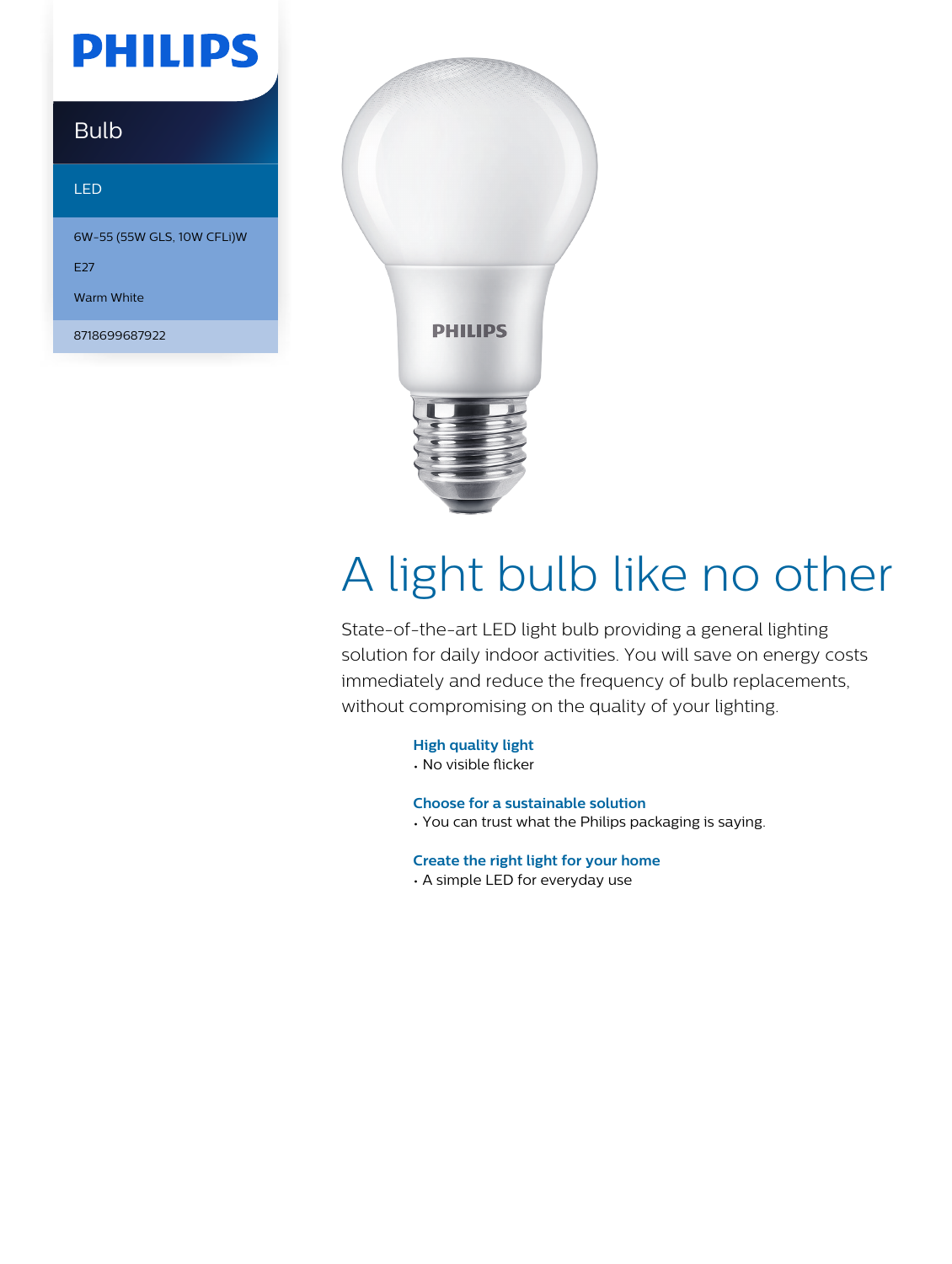#### 8718699687922

### **Highlights**

#### **No visible flicker**

When your light flickers in quick succession it could be hard on the eyes, cause headaches, and even set off an attack for those with photosensitive epilepsy. It's both unpleasant and unnecessary. LEDs can flicker because of their rapid response to the driver current. However, because

Philips LEDs are designed so that variations in your driver current's output are minimized, they eliminate the factors that cause flicker. So, you won't see it, not even a hint.

#### **No UV or IR**

The beam of light is free of infra-red meaning no heat is radiated, and no ultra-violet light means that fabric and items under this light wonφηt fade.

#### **A Simple LED for Everyday Use**

The Philips everyday LED is the perfect bulb for your basic lighting needs. It provides the beautiful light and dependable performance you expect from Philips LED at an affordable price.

### Specifications

#### **Bulb characteristics**

- Dimmable: No
- Intended use: Indoor
- Lamp shape: Non directional bulb
- Socket: E27
- Technology: LED
- Type of glass: Frosted

#### **Bulb dimensions**

- Height: 11 cm
- Weight: 0.03 kg
- Width: 6 cm

#### **Durability**

- Average life (at 2.7 hrs/day): 15 year(s)
- Lumen maintenance factor: 70%
- Nominal lifetime: 15,000 hour(s)
- Number of switch cycles: 50,000

#### **Light characteristics**

- Beam angle: 200 degree(s)
- Color consistency: 6SDCM
- Color rendering index (CRI): 90
- Color temperature: 3000 K
- Light Color Category: Warm White
- Nominal luminous flux: 560 lumen
- Starting time: <0.5 s
- Warm-up time to 60% light: Instant full light
- Color Code: 930 | CCT of 3000K

#### **Miscellaneous**

• EyeComfort: Yes

#### **Other characteristics**

- Lamp current: 55 mA
- Efficacy: 93 lm/W

#### **Packaging information**

- EAN: 8718699687922
- EOC: 871869968792200
- Product title: LEDBulb 6W E27 930 230V 2PF/3 AU

#### **Power consumption**

- Power factor: 0.5
- Voltage: 220-240 V
- Wattage: 6 W
- Wattage equivalent: 55 W

#### **Product dimensions & weight**

• Length: 11 cm

#### **Rated values**

- Rated beam angle: 200 degree(s)
- Rated lifetime: 15,000 hour(s)
- Rated luminous flux: 560 lumen
- Rated power: 6 W

#### **Technical specifications**

• Frequency: 50-60 Hz